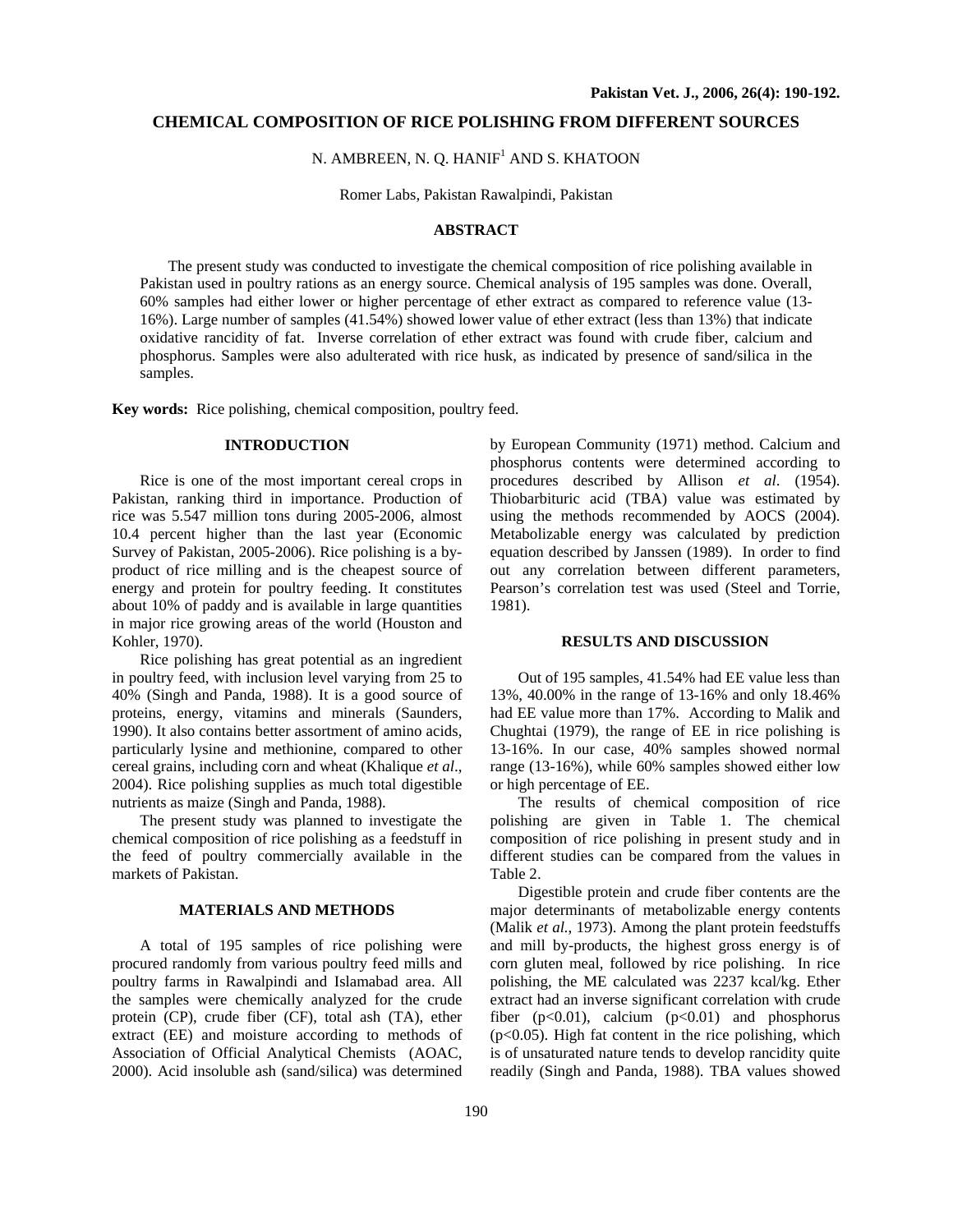| <b>Parameters</b>    | <b>Minimum</b> | <b>Maximum</b> | <b>Mean</b>        | S. deviation |
|----------------------|----------------|----------------|--------------------|--------------|
| <b>Ether Extract</b> | 4.000          | 21.000         | 13.510             | 3.250        |
| Crude Fiber          | 0.000          | 41.000         | $15.150^a$         | 6.730        |
| Crude Protein        | 8.750          | 21.250         | 13.000             | 3.320        |
| Total Ash            | 4.000          | 18.500         | 10.600             | 2.810        |
| Moisture             | 3.400          | 11.100         | 7.950              | 1.930        |
| Dry Matter           | 88.900         | 96.600         | 92.050             | 2.060        |
| <b>TBA</b>           | 0.250          | 0.860          | 0.550              | 0.200        |
| Calcium              | 0.400          | 1.000          | $0.650^{\circ}$    | 0.230        |
| Phosphorus           | 0.900          | 1.330          | 1.300 <sup>b</sup> | 0.170        |
| Sand/Silica          | 2.500          | 11.000         | 5.880              | 3.020        |

**Table 1: Chemical composition of rice polishing (%)** 

<sup>a</sup>Highly significant inverse correlation of ether extract with crude fiber and calcium ( $p<0.01$ ) believised inverse correlation of other extract with pheephorus ( $p<0.05$ ) <sup>b</sup>Significant inverse correlation of ether extract with phosphorus ( $p<0.05$ )

|  |  | Table 2: Mean reference values of rice polishing recommended by different researchers |
|--|--|---------------------------------------------------------------------------------------|
|  |  |                                                                                       |

| S.<br>No. | <b>Reference</b>           | Crude<br>fat | Crude<br>fiber | <b>Crude</b><br>protein | <b>Total ash</b> | DM                       | MЕ                           |
|-----------|----------------------------|--------------|----------------|-------------------------|------------------|--------------------------|------------------------------|
|           |                            | $(\%)$       | $(\%)$         | (%)                     | $(\%)$           | $(\%)$                   | kcal/kg                      |
|           | Malik <i>et al.</i> (1979) | 14.65        | 03.85          | 11.45                   | 10.80            | 92.60                    | $\qquad \qquad \blacksquare$ |
| 2         | Choo and sadiq (1982)      | 09.50        | 12.00          | 11.00                   | 09.80            | $\overline{\phantom{a}}$ | 2970.00                      |
| 3         | Rao and Reddy (1986)       | 18.10        | 07.60          | 12.00                   | 17.40            | $\overline{\phantom{m}}$ |                              |
| 4         | Ghazi (1992)               | 10.71        | 15.71          | 12.97                   | 17.15            | 92.75                    | 3740.69                      |
| 5         | NRC (1994)                 | 11.00        | 03.58          | 12.20                   |                  | $\overline{\phantom{m}}$ | 3090.00                      |
| 6         | Nadeem (1998)              | 14.07        | 11.86          | 14.97                   | 10.75            | 91.38                    | 3016.00                      |
|           | Leeson and Summers (2001)  | 15.00        | 02.40          | 11.00                   |                  | $\overline{\phantom{0}}$ | 2750.00                      |
| 8         | Present study              | 13.51        | 15.15          | 13.00                   | 10.60            | 92.05                    | 2237.00                      |

certain level  $(0.55 + 0.20\%)$  of oxidative rancidity of fat which might be the factor for less percentage of EE in 41.54% samples. Present study showed high levels of sand/silica i.e. 5.88 + 3.02% (range 2.50-11.00%), indicating adulteration of rice husk or rice bran. The current study also showed high level of calcium in rice polishing  $(0.65 + 0.23%)$  as compared to NRC  $(0.05%)$ , however, percentage of phosphorus was in accordance to NRC (1994; 1.30% vs. 1.31%).

The present results showed wide variation of chemical composition of rice polishing. It might be due to the differences of varieties of rice polishing used for feed or processing condition (Rao and Reddy, 1986). It is reported that polishing time and pressure affect the quality characteristics of rice grain. Moreover, adulteration can also affect the results.

It is suggested that rice polishing can be used in poultry feed as an energy source. It is also suggested that all ingredients should be analyzed for their chemical composition prior to feed formulation for better results.

### **Acknowledgements**

We gratefully acknowledge Naseem Traders International for the financial support, Mr. Mujahid Hussain and Dr. Abdul Rehman for valuable suggestions and guidance and finally, Mr. Khizar Hayat for help in statistical analysis.

### **REFERENCES**

- Allison, L. E., L. Bernstein and C. A. Bower, 1954. Diagnosis and Improvement of Saline and Alkali Soils. L. A. Richards (Ed.). Oxford and IBH Publishing Company, New Delhi, India. pp: 129- 134.
- AOAC, 2000. Official Methods of Analysis. Association of Official Analytical Chemists. 17<sup>th</sup> Ed., Gaithersburg, Maryland, USA.
- AOCS, 2004. Official Methods and Recommended Practices of the AOCS.  $5<sup>th</sup>$  Ed., American Oil Chemist's Society, Champaign, Illinois, USA.
- Choo, B. S. and M. M. Sadiq, 1982. Indigenous Feed Stuffs and Poultry Feeds. Poultry Prod. Res., Sindh, Karachi.
- European Community, 1971. Establishing Community Methods of Analysis for Control of Feedingstuffs. First Commission Directive 71/250/EEC of 15 June 1971 (E. C. O. J. No. L 155 of 12 July 1971, p.13).